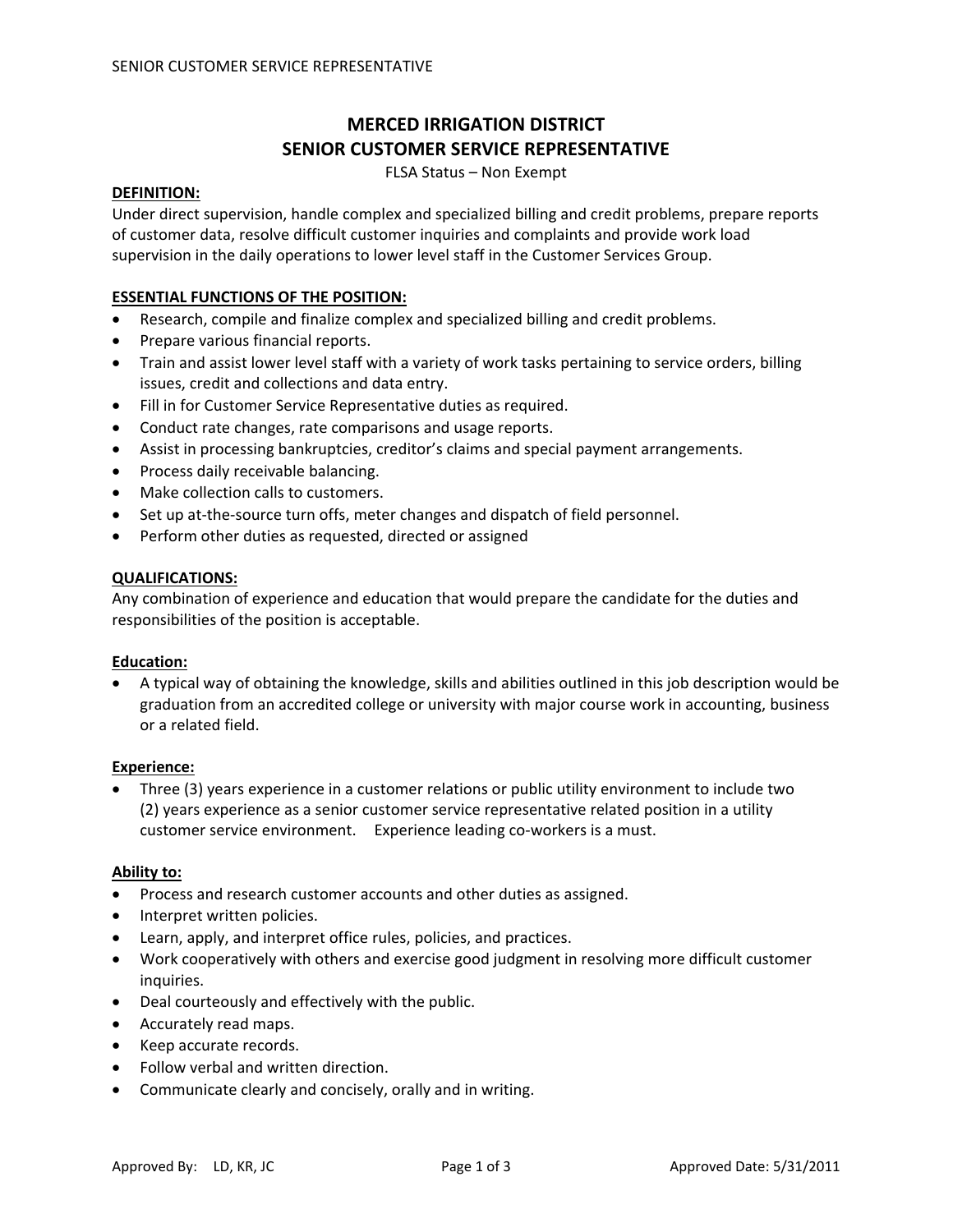- Work independently with minimal supervision.
- Efficiently prioritize and organize workload.

### **Knowledge of:**

- Utility customer service.
- Policies and procedures with emphasis in billing, credit, and collections.
- Computer operations and data processing.
- Business math, accounting, and business ethics.

### **Necessary Special Requirements:**

- A valid California Class C Driver License and the ability to maintain insurability under the District's vehicle insurance program.
- Abide by all District policies, guidelines and rules.

### **ENVIRONMENTAL FACTORS:**

- Exposure to the sun: 10% or less work time spent outside a building and exposed to the sun.
- Irregular or extended work hours: Occasionally required to change working hours or work overtime.
- Work performed in an office environment

The mental and physical demands described here are representative of those that must be met by an employee to successfully perform the essential functions of this job. Reasonable accommodations may be made to enable individuals with disabilities to perform the essential functions:

### **ESSENTIAL MENTAL ABILITIES:**

- Exercise independent judgment.
- Self directing and organized.
- Reason objectively.
- Assess, project and plan work activities on a daily and weekly basis.
- Interpret state/ federal/agency regulations.
- Document concisely, accurately and timely.
- Handle a variety of duties which may be interrupted or changed by immediate circumstances.

### **TYPICAL PHYSICAL DEMANDS:**

- Communicate orally and in writing with District management, co-workers, outside auditors, customers, and the public in face‐to‐face and one‐on‐one settings.
- Transport, set-up and removal of promotional equipment and materials at various public functions.
- Use of office equipment such as computer, copiers, scanners, and fax machines.
- Capable of negotiating stairways and uneven ground from time to time.